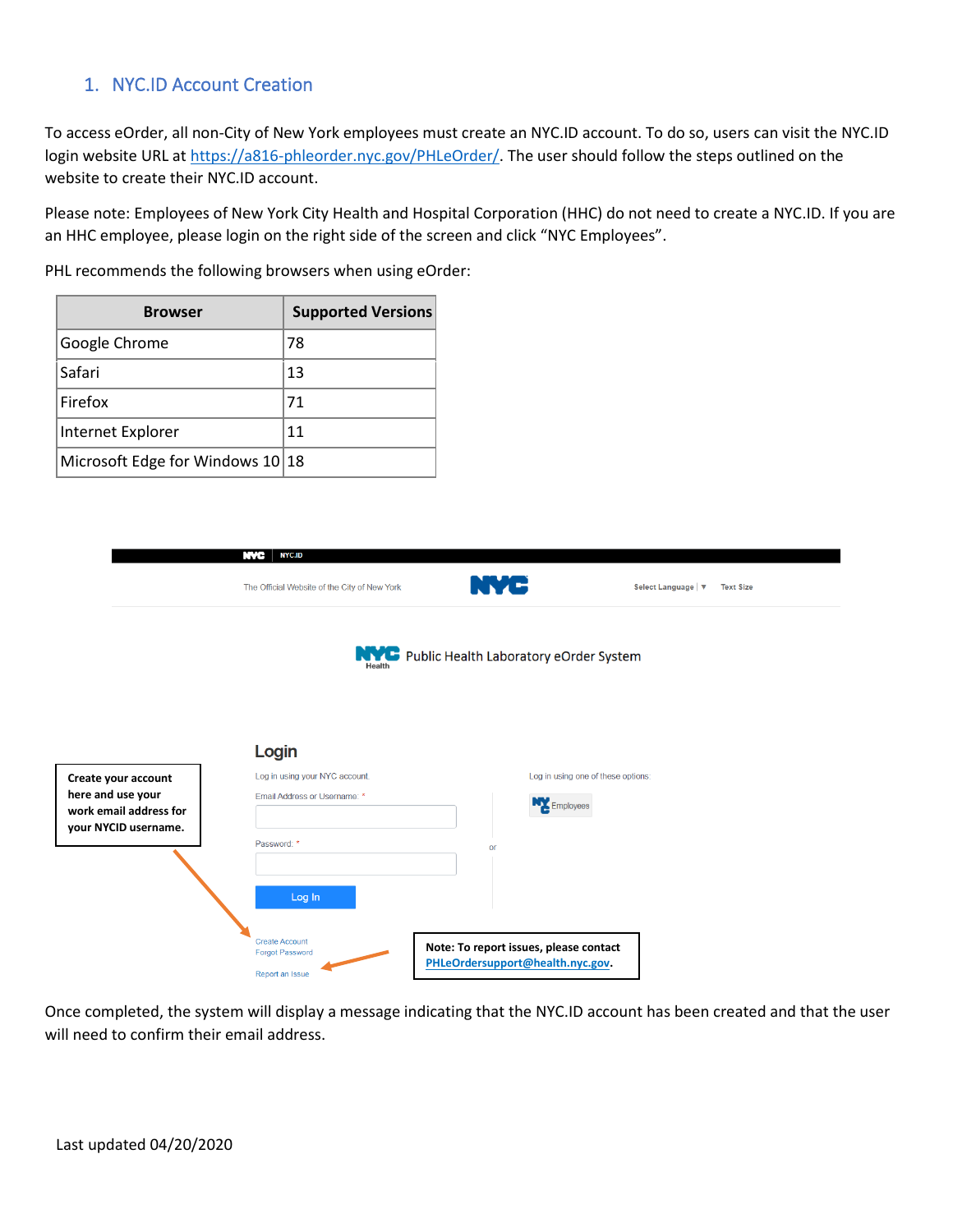

Welcome! Your account was created. You cannot log in until your email address is confirmed. To confirm your email address, click on the link in the email that was sent to you. If you have not received the email, check your spam/junk folder.

### 2. eOrder Registration

When the user logs into the eOrder application for the first time they will be required to register within eOrder itself if eOrder Support staff or your Site Admin has not done so for you already. To register, you must enter the specific information for your facility, accept the legal agreement and confirm registration through an automatic email.

| User Registration Form                                                                   |                                                                                               |                                 |                                                             |
|------------------------------------------------------------------------------------------|-----------------------------------------------------------------------------------------------|---------------------------------|-------------------------------------------------------------|
|                                                                                          |                                                                                               | e                               | <b>Reminder: This should be</b><br>your work email address. |
| Login Information                                                                        |                                                                                               |                                 |                                                             |
| First Name*<br>User                                                                      | Last Name*<br>Testing                                                                         | User Name (NYCID)*              |                                                             |
| Contact Information                                                                      |                                                                                               |                                 |                                                             |
| Street Address*                                                                          |                                                                                               | <b>Street Address 2</b>         |                                                             |
| City*                                                                                    | State <sup>*</sup><br>Select a State                                                          | Zip Code*<br>$\pmb{\mathrm{v}}$ |                                                             |
| Phone #*                                                                                 | Fax #                                                                                         | Mobile Phone #                  |                                                             |
|                                                                                          | Do you have a valid form of identification (i.e., NPI#, PFI#, or Medical License #)? @Yes ONo |                                 |                                                             |
| Identification Type *<br>© Clinical Lab PFI # © Medical License © National Provider ID # |                                                                                               | Identification Number*          |                                                             |
|                                                                                          |                                                                                               |                                 |                                                             |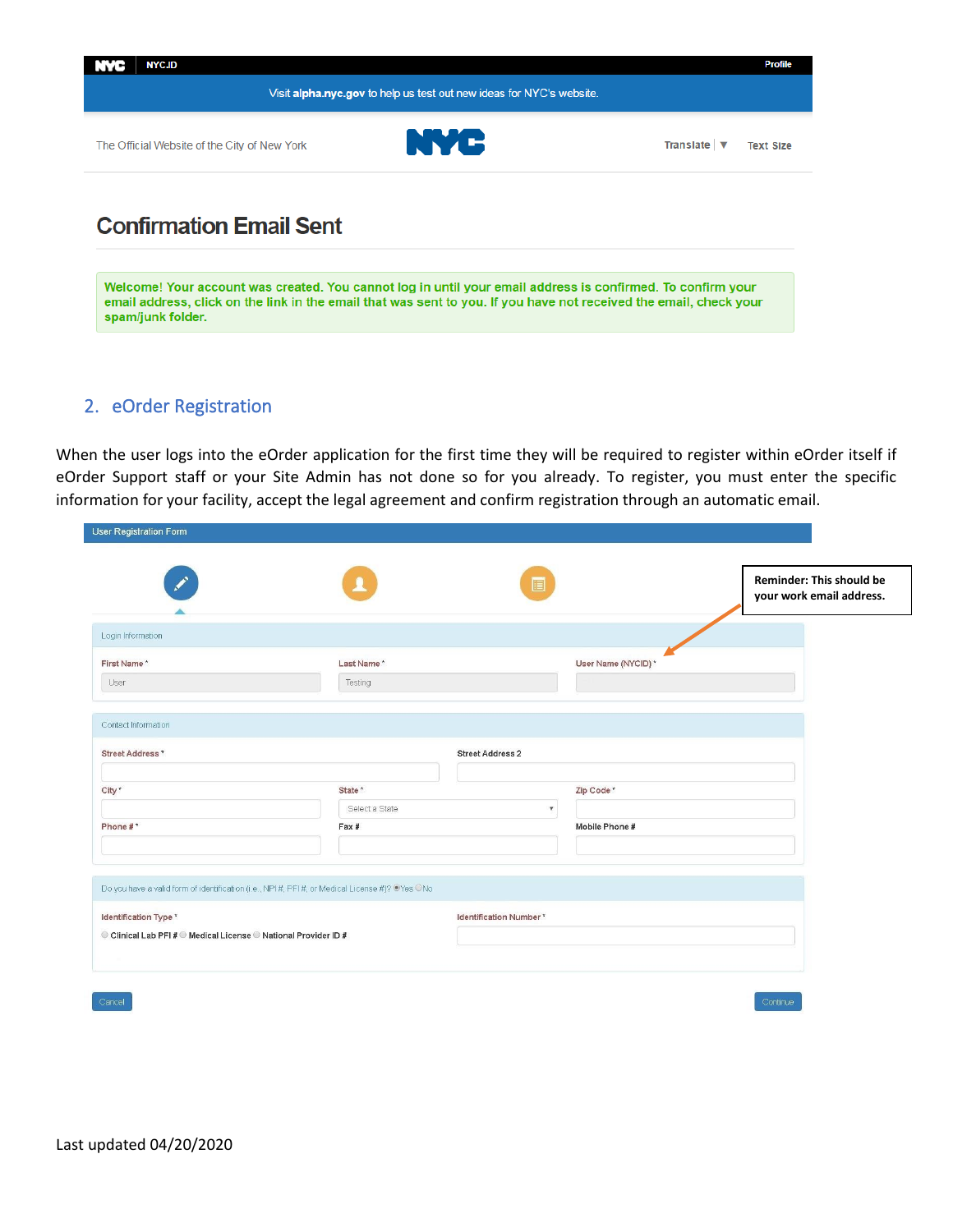| <b>User Registration Form</b>                                                                                                                                                                                                                                                                                                                                                                                                                                                                                                                                                                                                                                                                                                                                                                                                                                                                                                                                                                                                                                                                                                                                                                                                                                                                                                                                                                                                                                                                                                                                                                                                                                                                                                             |  |  |  |                                              |  |
|-------------------------------------------------------------------------------------------------------------------------------------------------------------------------------------------------------------------------------------------------------------------------------------------------------------------------------------------------------------------------------------------------------------------------------------------------------------------------------------------------------------------------------------------------------------------------------------------------------------------------------------------------------------------------------------------------------------------------------------------------------------------------------------------------------------------------------------------------------------------------------------------------------------------------------------------------------------------------------------------------------------------------------------------------------------------------------------------------------------------------------------------------------------------------------------------------------------------------------------------------------------------------------------------------------------------------------------------------------------------------------------------------------------------------------------------------------------------------------------------------------------------------------------------------------------------------------------------------------------------------------------------------------------------------------------------------------------------------------------------|--|--|--|----------------------------------------------|--|
|                                                                                                                                                                                                                                                                                                                                                                                                                                                                                                                                                                                                                                                                                                                                                                                                                                                                                                                                                                                                                                                                                                                                                                                                                                                                                                                                                                                                                                                                                                                                                                                                                                                                                                                                           |  |  |  |                                              |  |
| Legal Agreement                                                                                                                                                                                                                                                                                                                                                                                                                                                                                                                                                                                                                                                                                                                                                                                                                                                                                                                                                                                                                                                                                                                                                                                                                                                                                                                                                                                                                                                                                                                                                                                                                                                                                                                           |  |  |  |                                              |  |
| <b>Agreement Name</b>                                                                                                                                                                                                                                                                                                                                                                                                                                                                                                                                                                                                                                                                                                                                                                                                                                                                                                                                                                                                                                                                                                                                                                                                                                                                                                                                                                                                                                                                                                                                                                                                                                                                                                                     |  |  |  | Scroll to the end to accept legal agreement. |  |
| User Confidentiality Statement for Access to the Public Health Laboratory (PHL) eOrder                                                                                                                                                                                                                                                                                                                                                                                                                                                                                                                                                                                                                                                                                                                                                                                                                                                                                                                                                                                                                                                                                                                                                                                                                                                                                                                                                                                                                                                                                                                                                                                                                                                    |  |  |  |                                              |  |
|                                                                                                                                                                                                                                                                                                                                                                                                                                                                                                                                                                                                                                                                                                                                                                                                                                                                                                                                                                                                                                                                                                                                                                                                                                                                                                                                                                                                                                                                                                                                                                                                                                                                                                                                           |  |  |  |                                              |  |
|                                                                                                                                                                                                                                                                                                                                                                                                                                                                                                                                                                                                                                                                                                                                                                                                                                                                                                                                                                                                                                                                                                                                                                                                                                                                                                                                                                                                                                                                                                                                                                                                                                                                                                                                           |  |  |  |                                              |  |
| Please read this statement carefully. Make sure that you ask your Security Administrator for clarification about anything your don't understand, then sign the Agreement. Refusal to sign the Agreement will result in<br>immediate denial of access.<br>Everyone who has access to Department medical and personal records is required by law to safeguary the confidentiality of personal health and other information contained in these records (the "Confidential<br>Information"). Unauthorized disclosure of Confidential Information is a violation of New York C', Health Code Section 11.11(d) and state law, subject to civil and/or criminal prosecution, penalties, forfeitures and<br>legal action. See Section 558(e) of the City Charter and Section 3.11 of the New York Charles Tealth Code. Former employees of the facility or of the health care provider must continue to comply with confidentiality<br>requirements after leaving employment.<br>In the course of ordering tests and receiving test results an authorized user MAY NOT:<br>1) Examine or read any document or computer record contraining confidential information, except on a "Need to Know" basis; that is, if required to do so in the course of official duties.<br>2) Remove from a job site or copy any document or computer record containing confidential information unless authorized to do so, and if required in the course of official duties.<br>(3) Discuss the content of documents containing confidential information examined with any person unless both persons have authorization to do so.<br>[4] Discriminate, abuse or take any all orse action with respect to a person to whom the confidential information pertains. |  |  |  |                                              |  |
|                                                                                                                                                                                                                                                                                                                                                                                                                                                                                                                                                                                                                                                                                                                                                                                                                                                                                                                                                                                                                                                                                                                                                                                                                                                                                                                                                                                                                                                                                                                                                                                                                                                                                                                                           |  |  |  |                                              |  |
| 5) Reveal or share individual exponal computer access identification or passwords with other persons, even if such persons are also authorized to have computer access.                                                                                                                                                                                                                                                                                                                                                                                                                                                                                                                                                                                                                                                                                                                                                                                                                                                                                                                                                                                                                                                                                                                                                                                                                                                                                                                                                                                                                                                                                                                                                                   |  |  |  | Date                                         |  |

## 3. Existing Facility/Location Selection

|                               | <b>Manage Facility and Location</b>                                                                                                                                                                                                                                                                                                                          |
|-------------------------------|--------------------------------------------------------------------------------------------------------------------------------------------------------------------------------------------------------------------------------------------------------------------------------------------------------------------------------------------------------------|
|                               | Before you're able to submit a test order, you first need to enter information about the facility with which you're affiliated (and, if applicable, that facility's specific location).                                                                                                                                                                      |
|                               | <b>Facility</b> = the general name of your facility (e.g.,<br><b>Mount Sinai Hospital</b><br>1 Gustave L. Levy Place<br>New York, NY 10029)                                                                                                                                                                                                                  |
| <b>Enter your</b><br>facility | <b>Location</b> [if applicable] = the specific location affiliated with your facility, if there are more than one (e.g.,<br>Mount Sinai Clinical Laboratory<br>1425 Madison Avenue<br>New York, NY 10029)                                                                                                                                                    |
| name                          | Once this information is submitted, it will be saved in eOrder. In the future, when you submit test orders through eOrder (once your facility's Site Administrator has approved<br>your affiliation), you will be able to automatically select your designated facility and location, for which the details will be pre-populated on your requisition forms. |
|                               | <b>STEP 1: SEARCH FOR YOUR FACILITY</b>                                                                                                                                                                                                                                                                                                                      |
|                               | Please search for the facility with which you are affiliated by typing three characters, system will display all facilities that matches three characters you typed.                                                                                                                                                                                         |
|                               | best                                                                                                                                                                                                                                                                                                                                                         |
|                               | STEP 2: DETERMINE WHETHER YOUR FACILITY ALREADY EXISTS IN EORDER                                                                                                                                                                                                                                                                                             |
|                               | □ If your facility appears in the drop-down below (i.e., exists in eOrder), please select it and proceed to Step 3.                                                                                                                                                                                                                                          |
|                               | If your facility DOES NOT appear in the drop-down below , please click the "Create New Facility" button below and enter the details in the fields below.                                                                                                                                                                                                     |
|                               | SELECT FACILITY FROM THE LIST BELOW:                                                                                                                                                                                                                                                                                                                         |
|                               | <b>Best Testing Site</b>                                                                                                                                                                                                                                                                                                                                     |
|                               |                                                                                                                                                                                                                                                                                                                                                              |
|                               | <b>CREATE NEW FACILITY</b>                                                                                                                                                                                                                                                                                                                                   |

*\*If the user wants to be associated with a facility and location that is not already in eOrder they may create a new facility and location for which they will be provisionally assigned as the Site Admin until PHL staff verify the user.* 

*Please visit* <https://www1.nyc.gov/assets/doh/downloads/pdf/labs/phl-eorder-new-facility-flowchart.pdf> *to learn how to create a new facility and location.*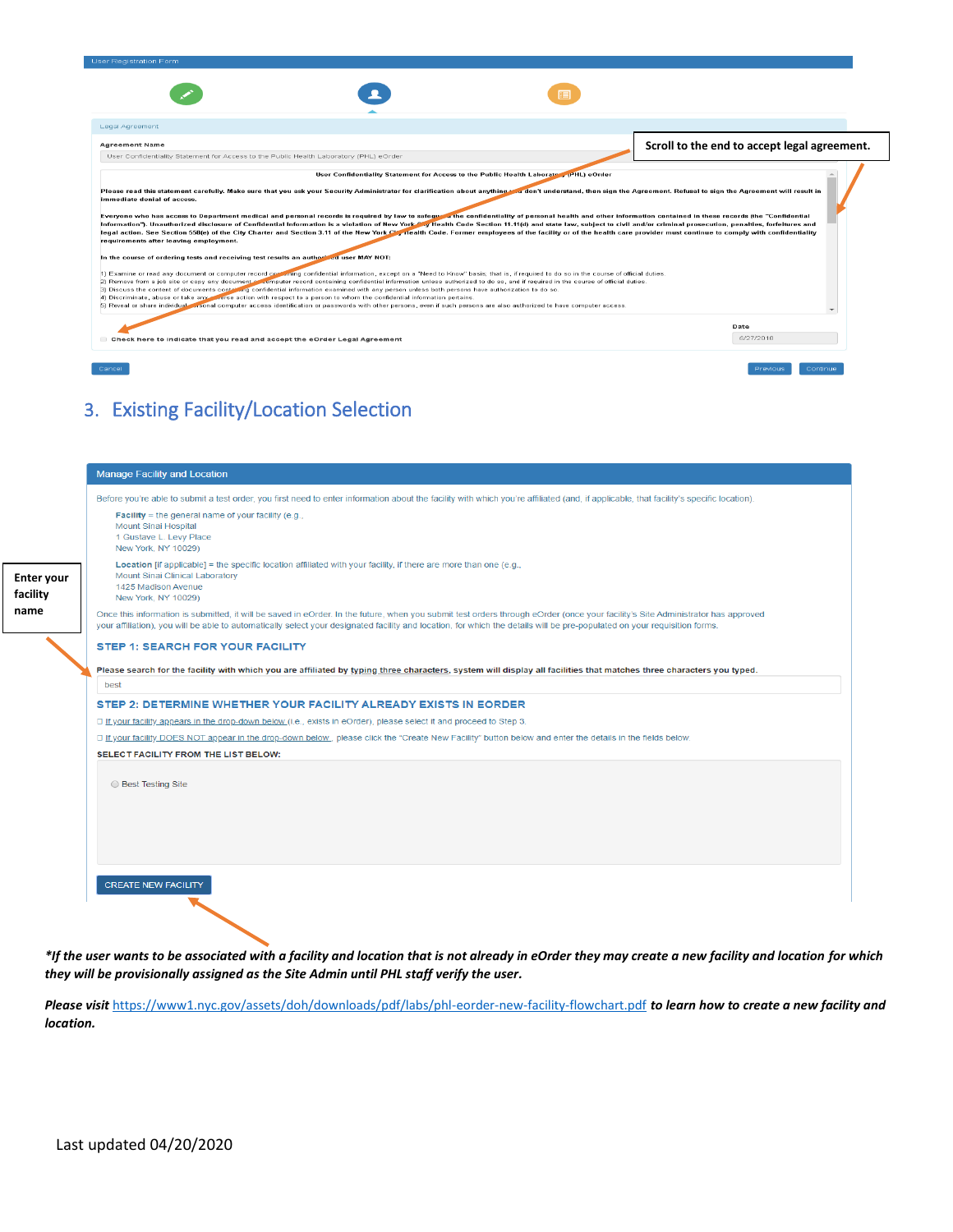| <b>Facility Name*</b><br><b>Best Testing Site</b>                                                            |                                                                                                                                                                                                           |                                                  | <b>Confirm facility</b> |
|--------------------------------------------------------------------------------------------------------------|-----------------------------------------------------------------------------------------------------------------------------------------------------------------------------------------------------------|--------------------------------------------------|-------------------------|
|                                                                                                              |                                                                                                                                                                                                           |                                                  | details                 |
| <b>Street Address *</b><br>455 1st Ave                                                                       |                                                                                                                                                                                                           |                                                  |                         |
|                                                                                                              |                                                                                                                                                                                                           |                                                  |                         |
| <b>Street Address 2</b><br>12 Floor                                                                          |                                                                                                                                                                                                           |                                                  |                         |
|                                                                                                              |                                                                                                                                                                                                           |                                                  |                         |
| City *                                                                                                       | State *<br><b>New York</b>                                                                                                                                                                                | Zip Code *<br>10016<br>$\boldsymbol{\mathrm{v}}$ |                         |
| Ner York City                                                                                                |                                                                                                                                                                                                           |                                                  |                         |
| Phone $#^*$                                                                                                  | Fax #                                                                                                                                                                                                     | 212-888-8888                                     |                         |
| 212-999-9999                                                                                                 |                                                                                                                                                                                                           |                                                  |                         |
|                                                                                                              |                                                                                                                                                                                                           |                                                  |                         |
| pre-populated):<br><b>Select Location</b>                                                                    | Please select a location affiliated with your facility from the drop-down menu below (note: if there is only one location affiliated with your facility, the location details below will be automatically |                                                  |                         |
| 2nd Perfect Testing site<br>◉ Perfect Testing Site                                                           |                                                                                                                                                                                                           |                                                  |                         |
| <b>Create New Location</b>                                                                                   |                                                                                                                                                                                                           |                                                  |                         |
| <b>Location Details</b><br><b>Location Name</b><br>Perfect Testing Site<br>Street Address *<br>456 First Ave |                                                                                                                                                                                                           | <b>EDIT Location</b>                             | SAME AS FACILITY        |
| <b>Street Address 2</b>                                                                                      |                                                                                                                                                                                                           |                                                  |                         |
|                                                                                                              |                                                                                                                                                                                                           |                                                  |                         |
| City *                                                                                                       | State *                                                                                                                                                                                                   | Zip Code *                                       |                         |
| New York City                                                                                                | New York                                                                                                                                                                                                  | 10016<br>$\overline{\mathbf{v}}$                 |                         |
|                                                                                                              |                                                                                                                                                                                                           |                                                  |                         |
| Phone #*                                                                                                     | Fax #                                                                                                                                                                                                     |                                                  |                         |
| 212-444-4444                                                                                                 |                                                                                                                                                                                                           | 212-555-5555                                     |                         |
| Test Profile *<br>Medical License #                                                                          |                                                                                                                                                                                                           |                                                  |                         |

**Note:** 

- **New users will need to request access from their designated Site Admin for approval. Once the Site Admin approves the user, the person requesting access will receive an email notifying them of their approval.**
- **You may order tests while awaiting approval from your Site Admin.**
- **If you do not receive approval you will not receive test results for the order submitted.**
- **Contact your Site Admin or PHL eOrder Support if you are having issues obtaining results.**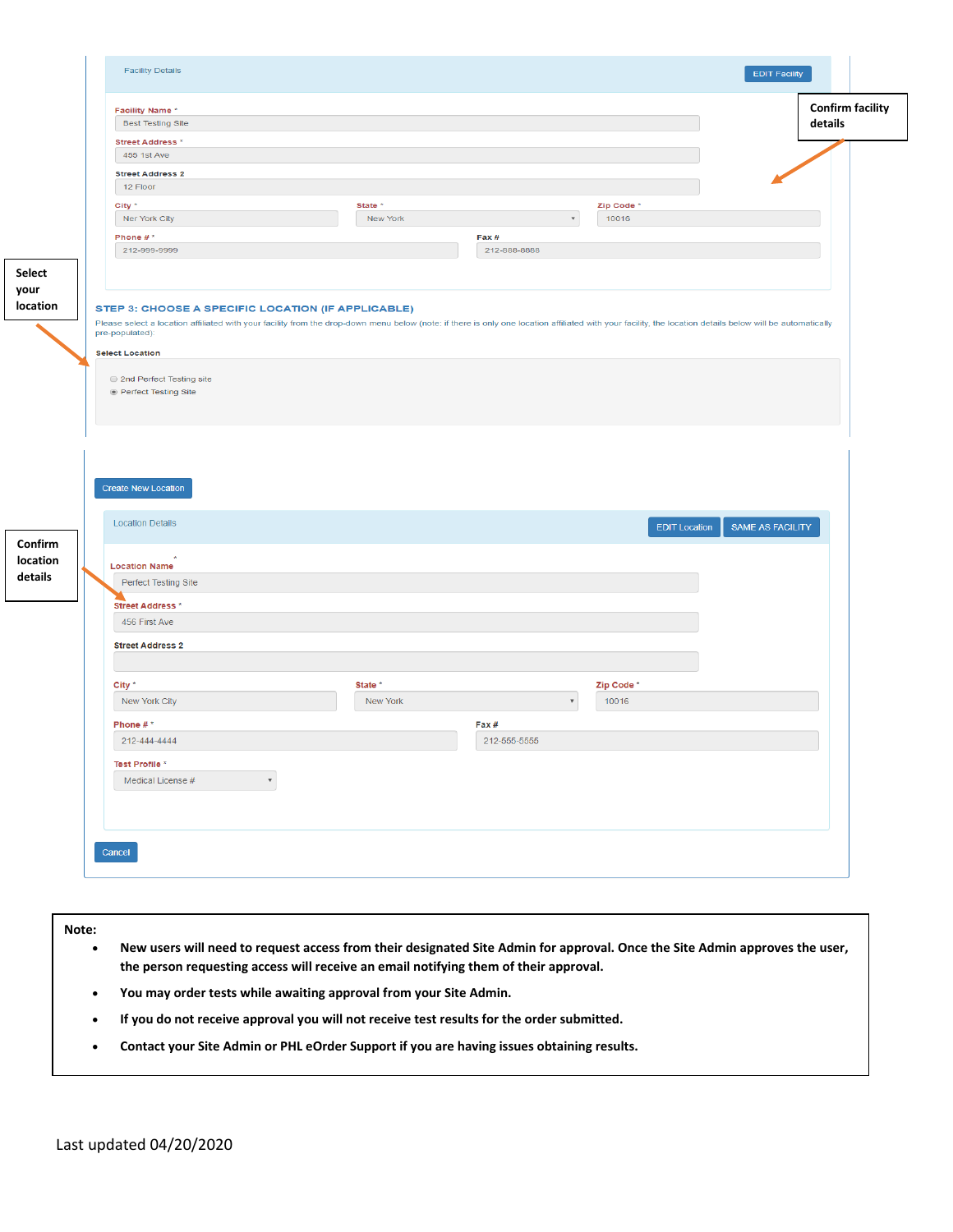## 4. Creating a new facility

After completing eOrder registration the user will be required to **select** or **create** their facility and then choose or add their location with which to be associated.

| <b>Facility Details</b>                         |                           |                |       |                                  |         |                                                                                      |
|-------------------------------------------------|---------------------------|----------------|-------|----------------------------------|---------|--------------------------------------------------------------------------------------|
|                                                 |                           |                |       |                                  |         |                                                                                      |
| <b>Facility Name*</b>                           |                           |                |       |                                  |         |                                                                                      |
| Enter Name                                      |                           |                |       |                                  |         |                                                                                      |
| <b>Street Address *</b>                         |                           |                |       |                                  |         |                                                                                      |
| <b>Street Address</b>                           |                           |                |       |                                  |         |                                                                                      |
| <b>Street Address 2</b>                         |                           |                |       |                                  |         |                                                                                      |
| City *                                          |                           | State *        |       | Zip Code <sup>*</sup>            |         |                                                                                      |
| City                                            |                           | Select a State |       | $\boldsymbol{\mathrm{v}}$<br>Zip |         |                                                                                      |
| Phone #*                                        |                           |                | Fax#  |                                  |         |                                                                                      |
| phone                                           |                           |                | Fax   |                                  |         |                                                                                      |
|                                                 |                           |                |       |                                  |         |                                                                                      |
| <b>Select Location</b>                          |                           |                |       |                                  |         |                                                                                      |
| <b>Location Details</b>                         |                           |                |       |                                  |         | SAME AS FACILITY                                                                     |
|                                                 |                           |                |       |                                  | exists) | Add the specific location associated with<br>your lab or submitting facility (if one |
| <b>Location Name</b><br><b>Street Address *</b> |                           |                |       |                                  |         |                                                                                      |
| <b>Street Address</b>                           |                           |                |       |                                  |         |                                                                                      |
|                                                 |                           |                |       |                                  |         |                                                                                      |
|                                                 |                           |                |       |                                  |         |                                                                                      |
|                                                 |                           |                |       |                                  |         |                                                                                      |
|                                                 |                           | State *        |       | Zip Code *                       |         |                                                                                      |
| City                                            |                           | Select a State |       | $\boldsymbol{\mathrm{v}}$<br>Zip |         |                                                                                      |
| <b>Street Address 2</b><br>City *<br>Phone #*   |                           |                | Fax # |                                  |         |                                                                                      |
|                                                 |                           |                |       |                                  |         |                                                                                      |
| phone                                           |                           |                | Fax   |                                  |         |                                                                                      |
| Test Profile *                                  |                           |                |       |                                  |         |                                                                                      |
| Select a Test Profile                           | $\boldsymbol{\mathrm{v}}$ |                |       |                                  |         |                                                                                      |
|                                                 |                           |                |       |                                  |         |                                                                                      |
|                                                 |                           |                |       |                                  |         |                                                                                      |
|                                                 |                           |                |       |                                  |         |                                                                                      |

**Note:**

- **New facilities are subject to approval by PHL staff. If your site is not approved you will not receive results for any orders placed.**
- **Always check if your facility already exists in eOrder before attempting to create a new one. (See Section 3)**
- **Existing sites will not be approved for access as a new facility.**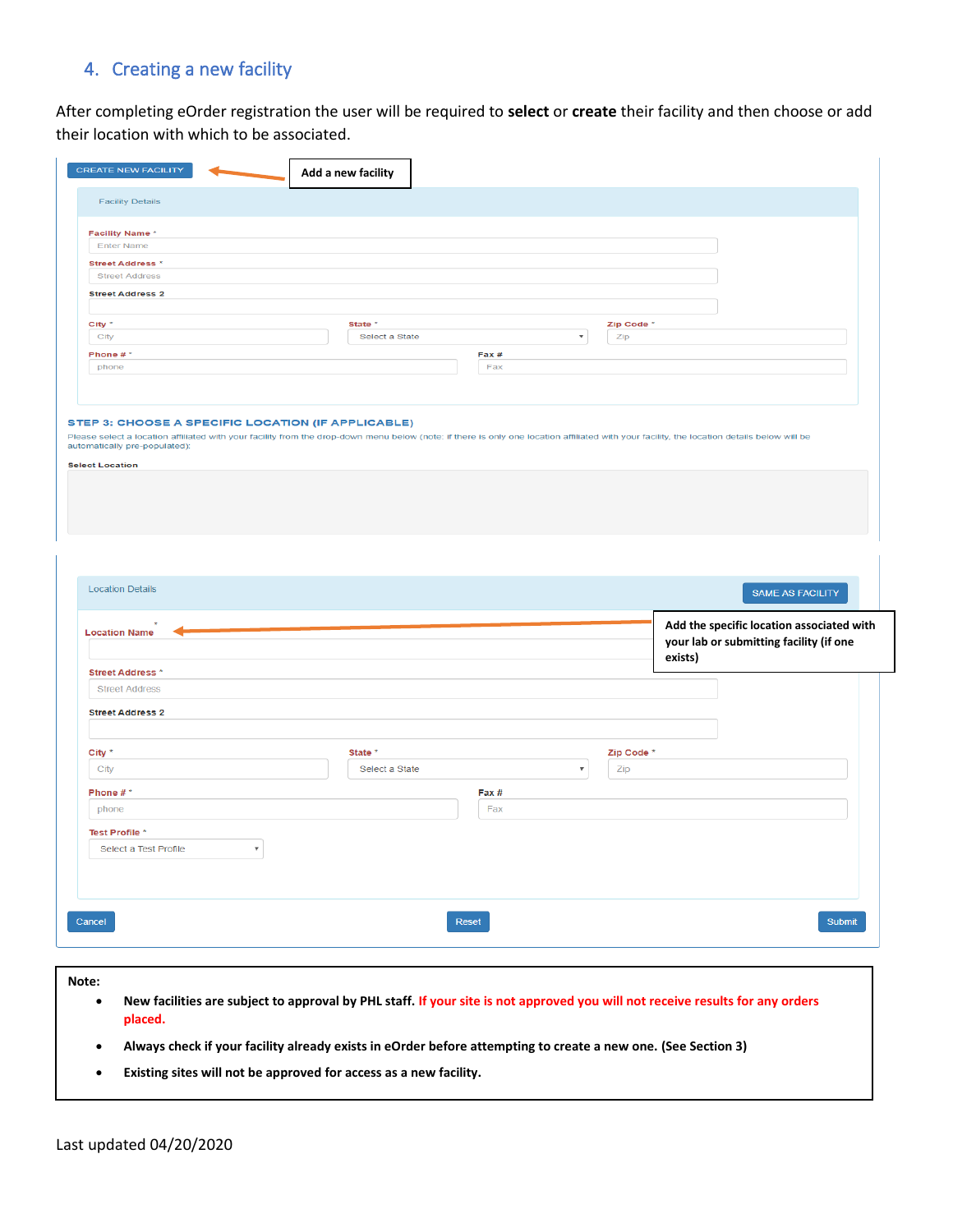## 5. Submitting an eOrder

To place an order, hover over "Order Test" and click on "Order New Test".

| A                                                                | <b>Order Test</b><br><b>Order New Test</b>                                                                 | Management                                                                                                                                                                                                                                                                                                                                                                                                                                                                                                                                                                                                                                                                                                                                        | Help             | My Profile                                                                |                                                    |                                                                                             |                                                                                |                                  |                     |
|------------------------------------------------------------------|------------------------------------------------------------------------------------------------------------|---------------------------------------------------------------------------------------------------------------------------------------------------------------------------------------------------------------------------------------------------------------------------------------------------------------------------------------------------------------------------------------------------------------------------------------------------------------------------------------------------------------------------------------------------------------------------------------------------------------------------------------------------------------------------------------------------------------------------------------------------|------------------|---------------------------------------------------------------------------|----------------------------------------------------|---------------------------------------------------------------------------------------------|--------------------------------------------------------------------------------|----------------------------------|---------------------|
|                                                                  | <b>Order Test</b><br>A                                                                                     | Management<br>Help<br><b>My Profile</b>                                                                                                                                                                                                                                                                                                                                                                                                                                                                                                                                                                                                                                                                                                           | Configuration    |                                                                           |                                                    |                                                                                             |                                                                                | <b>ASharifah Suleiman</b>        |                     |
| Select your facility<br>from the drop-<br>down menu              |                                                                                                            | Order New Test - Submitter Information                                                                                                                                                                                                                                                                                                                                                                                                                                                                                                                                                                                                                                                                                                            |                  |                                                                           |                                                    |                                                                                             |                                                                                | Select your submitter            |                     |
|                                                                  |                                                                                                            | Submitter Information @<br>Select Facility * @<br>Best Testing Site(455 1st Ave)<br><b>First Name</b><br>test                                                                                                                                                                                                                                                                                                                                                                                                                                                                                                                                                                                                                                     |                  | Select Location * <sup>©</sup><br><b>Last Name</b><br>User                | Perfect Testing Site(456 First Ave)                | $_{\rm T}$                                                                                  | Select Submitter @<br>test User(PFI 111111)<br>Medical License #<br>PFI 111111 | from the drop-down<br>menu       |                     |
| Remaining<br>fields will<br>auto-                                |                                                                                                            | Email Address *<br>tnewuser77@gmail.com<br><b>Street Address *</b><br>456 First Ave<br>City *                                                                                                                                                                                                                                                                                                                                                                                                                                                                                                                                                                                                                                                     |                  | <b>State</b>                                                              | <b>Street Address 2</b>                            |                                                                                             | Zip Code <sup>+</sup>                                                          |                                  |                     |
| populate                                                         |                                                                                                            | New York City<br>Phone #*<br>212-444-4444                                                                                                                                                                                                                                                                                                                                                                                                                                                                                                                                                                                                                                                                                                         |                  | New York<br>Fax #<br>212-555-5555                                         |                                                    |                                                                                             | 10016<br>Mobile Phone #<br>212-000-0005                                        |                                  |                     |
| Search the name<br>of your test.                                 | Order New Test - Test Information                                                                          |                                                                                                                                                                                                                                                                                                                                                                                                                                                                                                                                                                                                                                                                                                                                                   |                  | $\overline{\mathbf{r}}$                                                   | specimen source. All                               | Select a valid container and<br>information is pre-populated<br>based on the test selected. |                                                                                |                                  |                     |
|                                                                  | <b>Test Information</b><br>Test ©<br>Measles IgG Ab<br>Measles IgM Ab<br>Measles rRT-PCR<br>Send Out Tests | Enter the test or disease related to the test that you want to submit                                                                                                                                                                                                                                                                                                                                                                                                                                                                                                                                                                                                                                                                             |                  | <b>Specimen Container</b><br>Select a Container<br><b>Collection Date</b> |                                                    | <b>Collection Time</b>                                                                      | becimen Source<br>Select a Source<br>Submitter Sample ID                       |                                  | ۵Ì<br>Add each test |
| Check here for<br>send out tests<br>(i.e. tests that             |                                                                                                            | Note: If you are ordering multiple tests for the same patient, you must order the tests all at once on this page by clicking "add new test" each time a<br>new test needs to be ordered. Do not enter patient information each time when requesting multiple tests for the same patient.<br>Note: Some tests require pre-approval from DOHMH.<br>If the test you need to order appears in the drop-down menu and pre-approval is indicated, please select the test and follow the instructions that appear.<br>If you need to order a "send-out" test that does not appear in the drop-down menu and that requires pre-approval (e.g., RT-PCR for Zika on placental or fetal tissues),<br>please call DOHMH at 1-866-692-3641 to arrange testing. |                  |                                                                           |                                                    |                                                                                             |                                                                                | All tests ordered will be listed | <b>Add Test</b>     |
| are conducted<br>at the CDC or<br><b>New York</b><br>State)      | <b>Specimen Container</b><br>Outbreak ID:<br>Specimen Comments (0/255)                                     | <b>Specimen Source</b>                                                                                                                                                                                                                                                                                                                                                                                                                                                                                                                                                                                                                                                                                                                            | <b>Test Name</b> | <b>Submitter Sample</b><br>ID                                             | Collection<br>Collection<br>Survey<br>Date<br>Time | <b>Isolate Name</b>                                                                         | here.                                                                          |                                  | Remove Test(s)      |
| PHL may<br>assign an<br>outbreak<br>identifier in                | Cancel                                                                                                     |                                                                                                                                                                                                                                                                                                                                                                                                                                                                                                                                                                                                                                                                                                                                                   |                  |                                                                           |                                                    |                                                                                             |                                                                                | Previous                         | Continue            |
| some<br>scenarios.<br>However,<br>this field is<br>not required. |                                                                                                            |                                                                                                                                                                                                                                                                                                                                                                                                                                                                                                                                                                                                                                                                                                                                                   |                  |                                                                           |                                                    |                                                                                             |                                                                                |                                  |                     |

Last updated 04/20/2020

 $\overline{\phantom{a}}$ 

 $\sqrt{2}$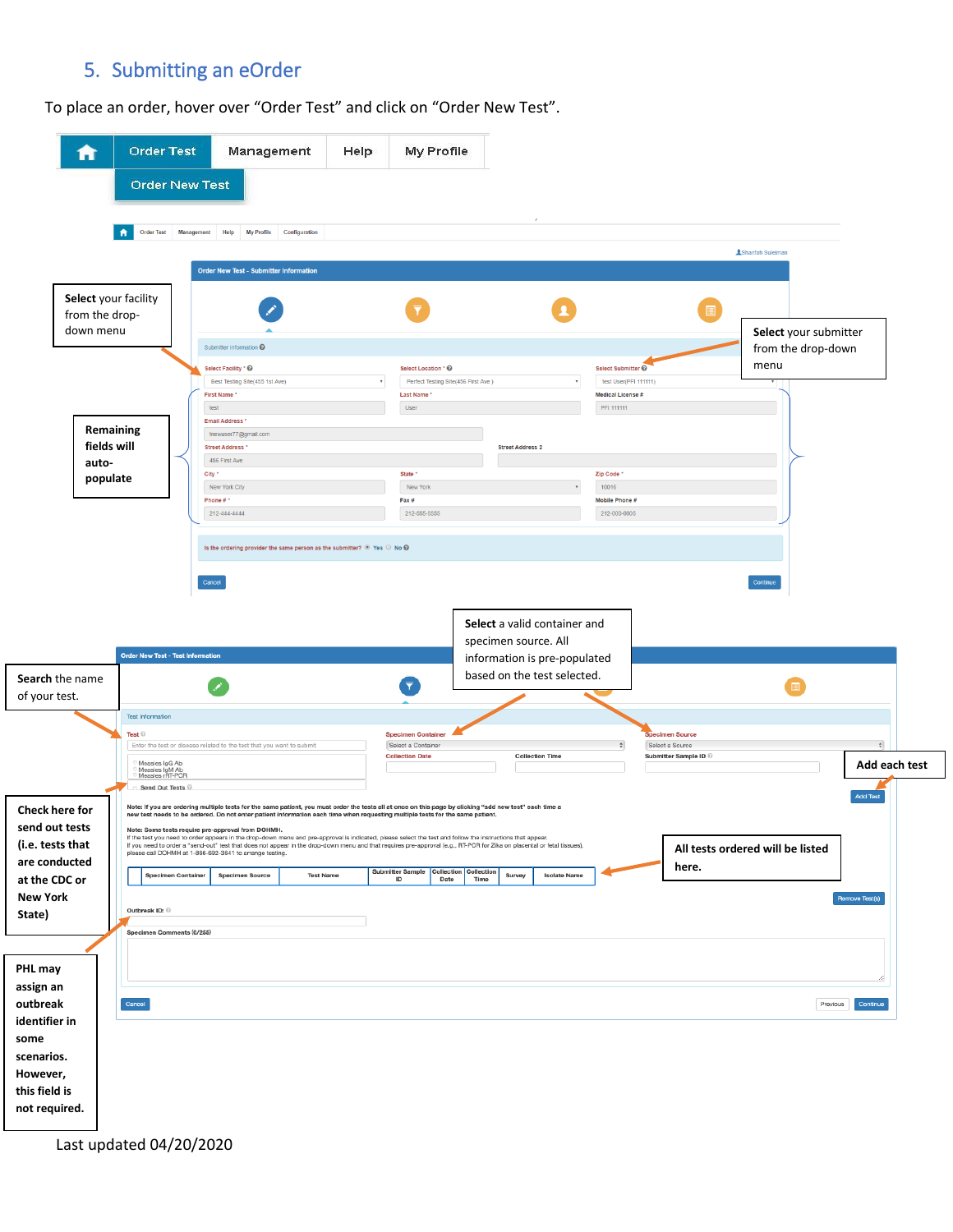#### **Review the details of your order on the "Preview Data" page.**

| Submitter Information                                |                         | To edit any of the information below, either oliok on one of the icons above to navigate or scroll to the bottom of this page and click on the "Previous" button | Preview Data               |                    |                           |                                       |                     |
|------------------------------------------------------|-------------------------|------------------------------------------------------------------------------------------------------------------------------------------------------------------|----------------------------|--------------------|---------------------------|---------------------------------------|---------------------|
|                                                      |                         |                                                                                                                                                                  |                            |                    |                           |                                       |                     |
| Select Facility                                      |                         | Select Location                                                                                                                                                  |                            |                    | Select Submitter          |                                       |                     |
| test 2(222)                                          |                         | test 6(423 Excaulibor st)                                                                                                                                        |                            | DR Doom(545165155) |                           |                                       |                     |
| First Name                                           |                         | Last Name                                                                                                                                                        |                            | Medical License #  |                           |                                       |                     |
| DR:                                                  |                         |                                                                                                                                                                  |                            | 545165155          |                           |                                       |                     |
| Email Address                                        |                         | Doom                                                                                                                                                             |                            |                    |                           |                                       |                     |
| Doom 101@gmail.com                                   |                         |                                                                                                                                                                  |                            |                    |                           |                                       |                     |
| Street Address                                       |                         |                                                                                                                                                                  | Street Address 2           |                    |                           |                                       |                     |
| 423 Excaudibor st                                    |                         |                                                                                                                                                                  |                            |                    |                           |                                       |                     |
| City                                                 |                         | State                                                                                                                                                            |                            |                    | Zip Code                  |                                       |                     |
| Las Vegas                                            |                         | New York                                                                                                                                                         |                            |                    | 07109                     |                                       |                     |
| Phone #                                              |                         | Fax #                                                                                                                                                            |                            |                    | Mobile Phone #            |                                       |                     |
| 911-911-0911                                         |                         |                                                                                                                                                                  |                            |                    |                           |                                       |                     |
|                                                      |                         |                                                                                                                                                                  |                            |                    |                           |                                       |                     |
| Patient Information<br>First Name                    |                         | Last Name                                                                                                                                                        |                            |                    | M.I.                      |                                       | Suffix              |
| $0\mathrm{r}$                                        |                         | Doom                                                                                                                                                             |                            |                    |                           |                                       |                     |
| Date of Birth                                        | Sex                     |                                                                                                                                                                  | Race                       |                    |                           |                                       |                     |
| 06/04/2018                                           | Male                    |                                                                                                                                                                  |                            |                    |                           | Ethnicity                             |                     |
| Is the patient pregnant or post-partum?              |                         | Pregnancy Trimester?                                                                                                                                             |                            |                    |                           | Estimated Date of Delivery?           |                     |
|                                                      |                         |                                                                                                                                                                  |                            |                    |                           |                                       |                     |
|                                                      |                         |                                                                                                                                                                  |                            |                    |                           |                                       |                     |
| Street Address                                       |                         |                                                                                                                                                                  | Street Address 2           |                    |                           |                                       |                     |
| 423 Excaudibor st                                    |                         |                                                                                                                                                                  |                            |                    |                           |                                       |                     |
| City                                                 |                         | State                                                                                                                                                            |                            |                    | Zip Code                  |                                       |                     |
|                                                      |                         |                                                                                                                                                                  |                            |                    |                           |                                       |                     |
| County                                               | Country                 |                                                                                                                                                                  | Phone #                    |                    |                           |                                       | Mobile Phone #      |
|                                                      |                         |                                                                                                                                                                  |                            |                    |                           |                                       |                     |
| Email Address                                        |                         | Date of Symptom Onset                                                                                                                                            |                            |                    |                           | Patient Medical Record Number (0/100) |                     |
|                                                      |                         |                                                                                                                                                                  |                            |                    |                           |                                       |                     |
|                                                      |                         |                                                                                                                                                                  |                            |                    |                           |                                       |                     |
| <b>Test Information</b><br><b>Specimen Container</b> | Specimen Source - Other | <b>Test Name</b>                                                                                                                                                 | <b>Submitter Sample ID</b> | Collection<br>Date | Collection<br><b>Time</b> | <b>Survey</b>                         | <b>Isolate Name</b> |
| Plate                                                | Stool                   | Campylobacter spp ID                                                                                                                                             |                            | 09/01/2019         |                           |                                       |                     |

\*Before submitting, save orders as **DRAFT** if your specimen is not in hand and ready to ship. Once an order is saved as a draft or submitted, you may only edit the patient's demographic information.

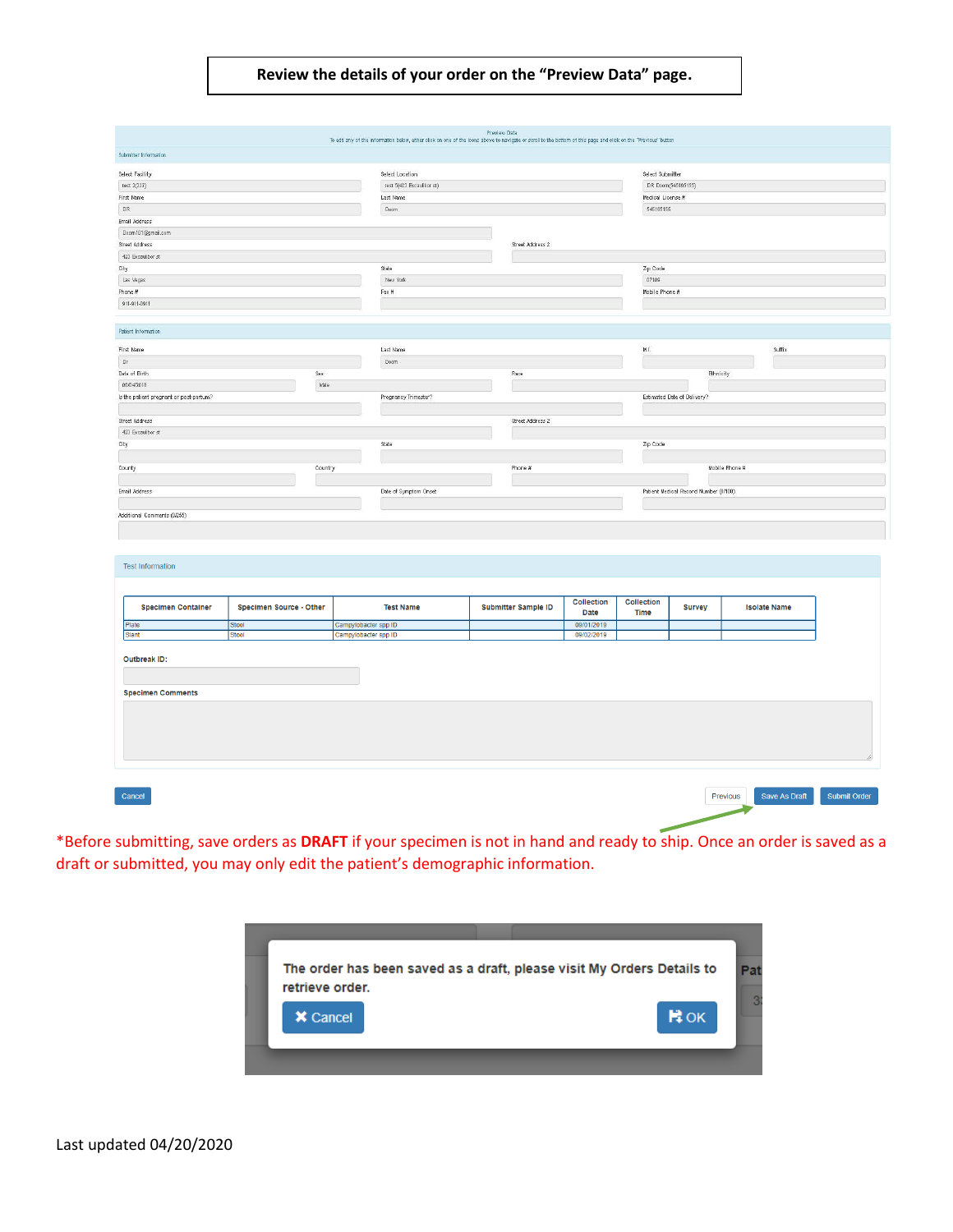## 6. eOrder Dashboard

- a) After submitting an order, the user will have up until the moment the submitted sample is accessioned by PHL staff to edit their order for any submitter or patient information (test information cannot be edited after the sample is accessioned).
- b) If an order is saved as a draft, it can be stored and edited indefinitely until the user decides to submit the order, after which it can be edited subject to the criteria stated above.
- c) If changes are required **after** PHL has received the sample, a corrected test order must be edited (by hand or electronically in eOrder) and faxed to 212-447-6170. PHL must be notified of the corrections via telephone in these scenarios.

| Samples Accessioned: Displays the number of<br>physical samples received by PHL that were sent                                                                                                                                            |                                                                                                    |
|-------------------------------------------------------------------------------------------------------------------------------------------------------------------------------------------------------------------------------------------|----------------------------------------------------------------------------------------------------|
| by the user and have been accessioned.                                                                                                                                                                                                    | <b>Welcome to eOrder</b>                                                                           |
|                                                                                                                                                                                                                                           | <b>ORDER NEW TEST</b>                                                                              |
| M <sub>v</sub> Orders                                                                                                                                                                                                                     | $\circledR$<br>$\circledR$<br><b>My Results</b>                                                    |
| Samples Accessioned: 157<br>Order Sent: Displays the<br>Order Sent: 253<br>number of orders<br>Cancelled by User: 206<br>submitted by the user but<br>have not yet been<br>Cancelled by PHL: 112<br>accessioned by PHL staff.<br>Draft: 7 | Preliminary Report: 129<br>Final Report: 7619<br><b>Corrected Report: 1</b><br>Amended Report: 374 |
| End Date 04/03/2020<br>Start Date 01/04/2020                                                                                                                                                                                              | End Date 04/03/2020<br>Search<br><b>Start Date</b> 01/04/2020<br>Search                            |
| Search by date for orders in tabular<br>form.                                                                                                                                                                                             | Search by date for results in tabular form.                                                        |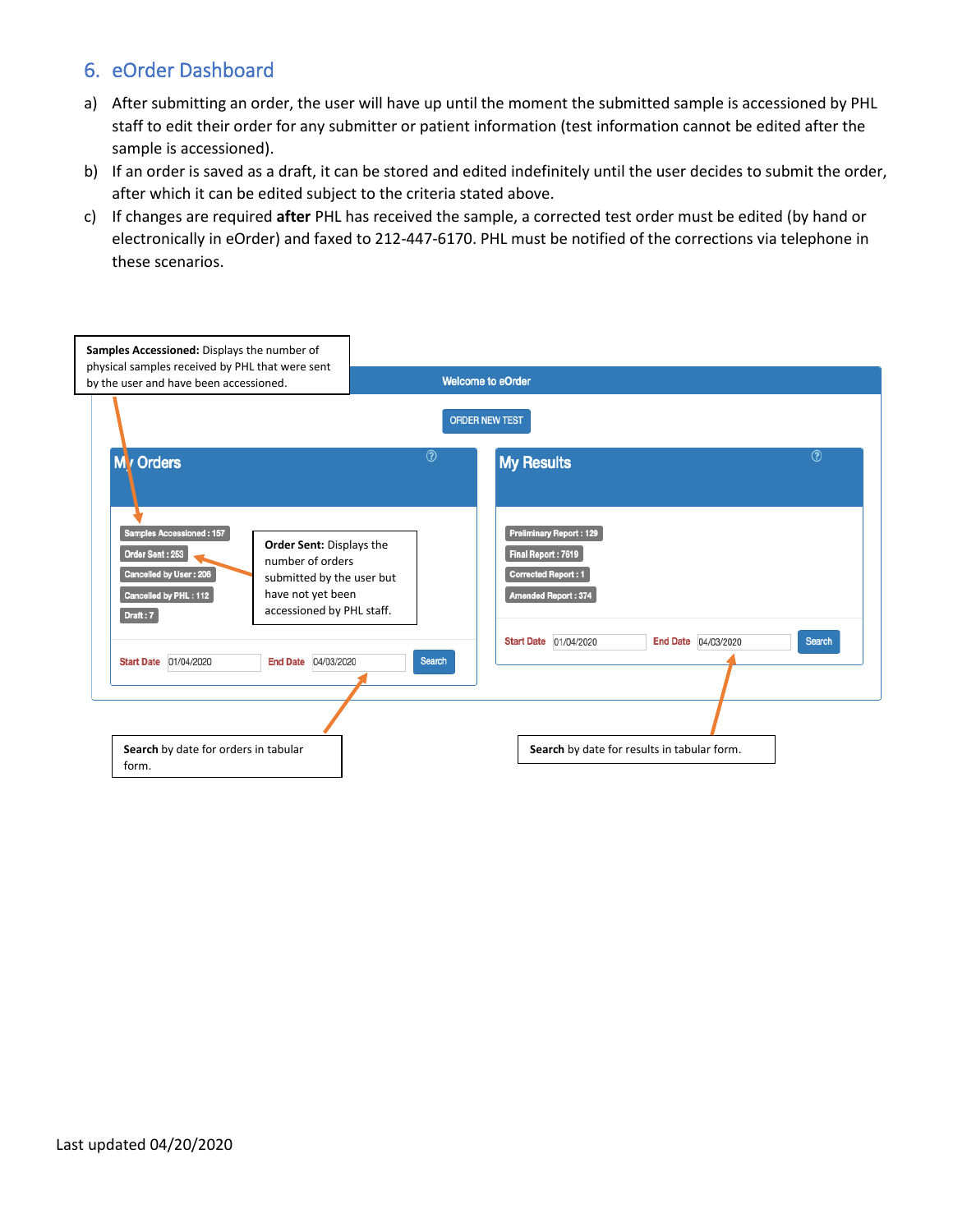#### **MY ORDERS:**

|              | My Orders                                                                                              |                              |                                 |                      |                                   |                          |                             |                               |                                |                                      |                    |                       |                                             |               |
|--------------|--------------------------------------------------------------------------------------------------------|------------------------------|---------------------------------|----------------------|-----------------------------------|--------------------------|-----------------------------|-------------------------------|--------------------------------|--------------------------------------|--------------------|-----------------------|---------------------------------------------|---------------|
|              | Please select the date range for which you would like to view the status of your previous test orders. |                              |                                 |                      |                                   |                          |                             |                               |                                |                                      |                    |                       |                                             |               |
|              | <b>Start Date</b>                                                                                      |                              |                                 | <b>End Date</b>      |                                   |                          |                             |                               |                                |                                      |                    |                       |                                             |               |
|              | 04/09/2020                                                                                             |                              | 04/09/2020                      |                      |                                   | Search                   |                             |                               |                                |                                      |                    |                       |                                             |               |
|              | <b>Export to Excel</b>                                                                                 |                              |                                 |                      |                                   |                          |                             |                               |                                |                                      |                    |                       |                                             |               |
| Cancel order |                                                                                                        | <b>Test</b><br>Order _<br>Id | <b>PHL Lab</b><br><b>Number</b> | Created<br><b>By</b> | Created<br>On                     | <b>Facility Name</b>     | <b>Location Name</b>        | <b>Submitter Full</b><br>Name | Patient<br>Full<br><b>Name</b> | Ordering<br>Provider<br>Full<br>Name | Specimen<br>Source | Specimen<br>Container | <b>Test</b><br>Name                         | <b>Status</b> |
|              | -61<br>$\bullet$                                                                                       | 700769                       | S00849062                       | Sharifah<br>Suleiman | 4/9/2020<br>10:03:00<br><b>AM</b> | <b>Best Testing Site</b> | Perfect Testing Site        | <b>User Testing</b>           | Mickey<br>Mouse                |                                      | <b>NASPX</b>       | <b>VTMSW</b>          | 2019-<br>nCoV<br>real-time<br><b>RT PCR</b> | Order<br>Sent |
|              | $\bullet$<br>ø                                                                                         | 700768                       | S00849061                       | Sharifah<br>Suleiman | 4/9/2020<br>10:03:00<br><b>AM</b> | <b>Best Testing Site</b> | <b>Perfect Testing Site</b> | <b>User Testing</b>           | Mickey<br>Mouse                |                                      | <b>NASAL</b>       | <b>VTMSW</b>          | Influenza<br>by rRT-<br><b>PCR</b>          | Order<br>Sent |
|              |                                                                                                        |                              | Sear                            | Sear                 | Sea                               | Search                   | Search                      | Search                        | Se:                            | Searc                                | Search             | Searcl                | Se                                          | Se            |
|              | Showing 1 to 2 of 2 entries                                                                            |                              | <b>Edit order</b>               |                      |                                   |                          | Cancel                      |                               |                                |                                      |                    |                       | Previous<br>$\mathbf{1}$                    | <b>Next</b>   |

#### **MY RESULTS:**